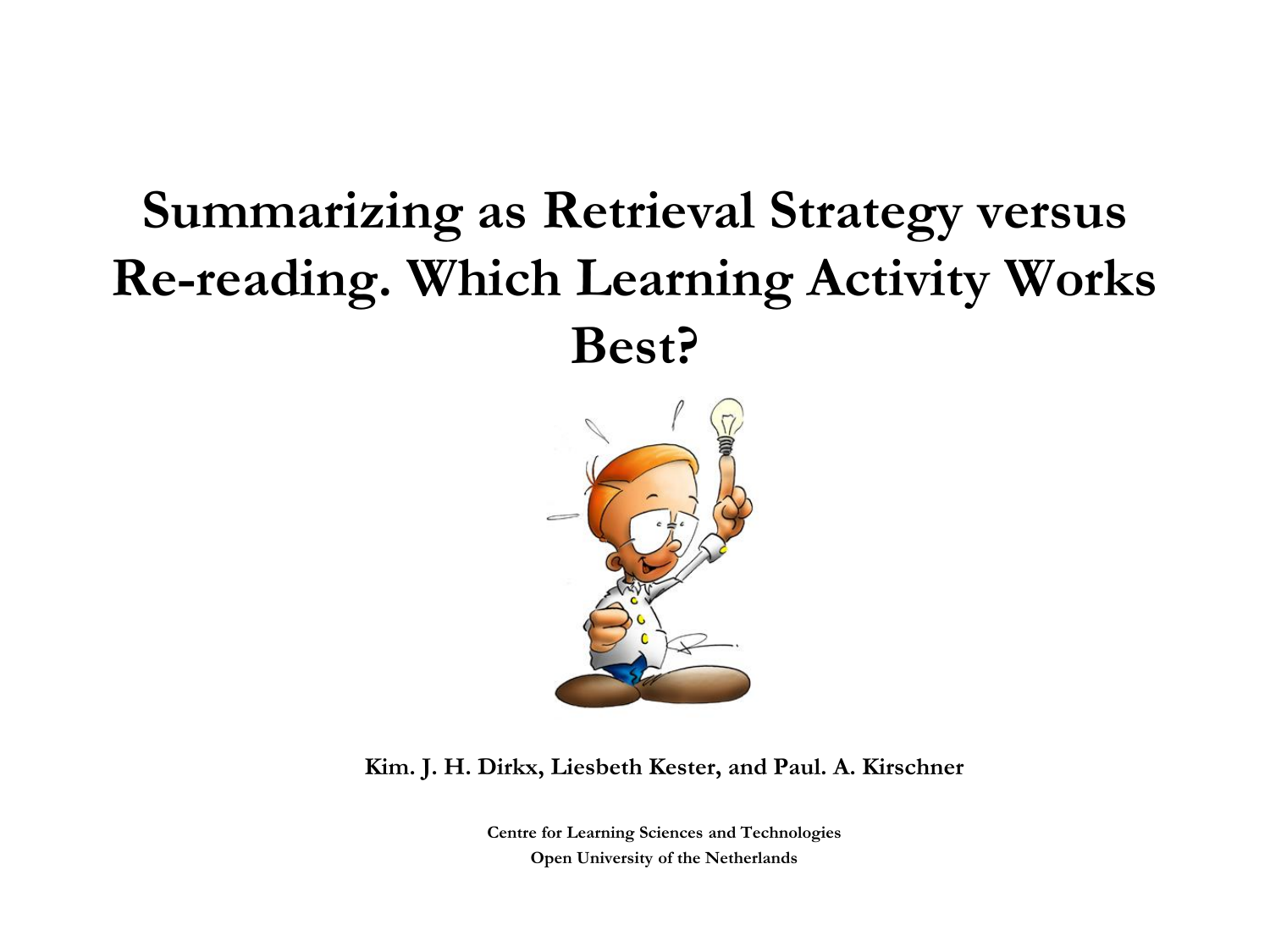### **The Testing Effect**







**Roediger and Karpicke (2006)**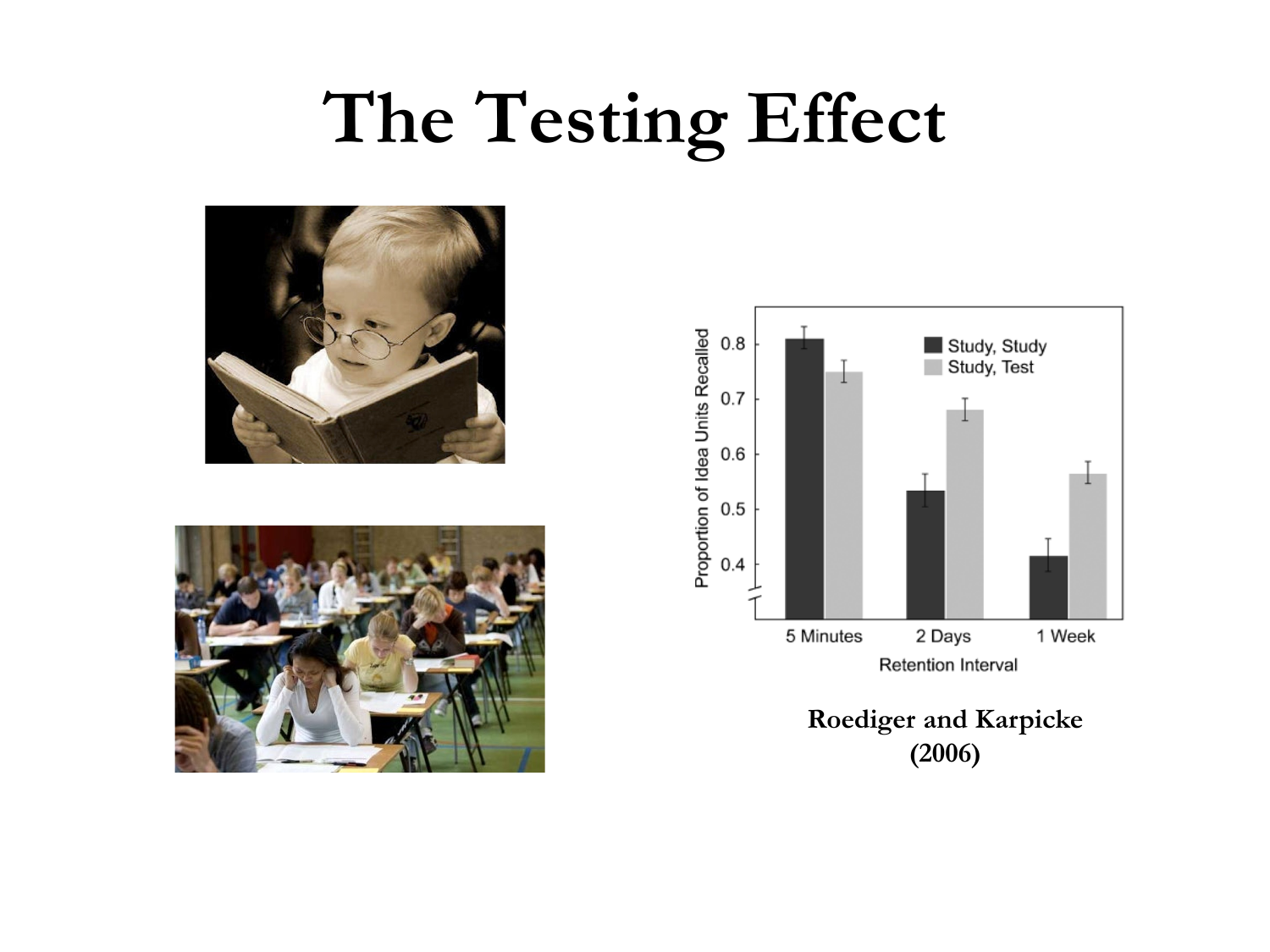# **The Testing Effect**

- Long research history (Gates, 1917; Rothkopf, 1960; Spitzer, 1939)
- Wordlists of unrelated wordpairs
- In 2006 renewed interest for the testing effect (Roediger and Karpicke, 2006)
- Since then also interest for learning from expository texts and ecological settings
- But still focus on retention of factual information/ verbatim text
- However………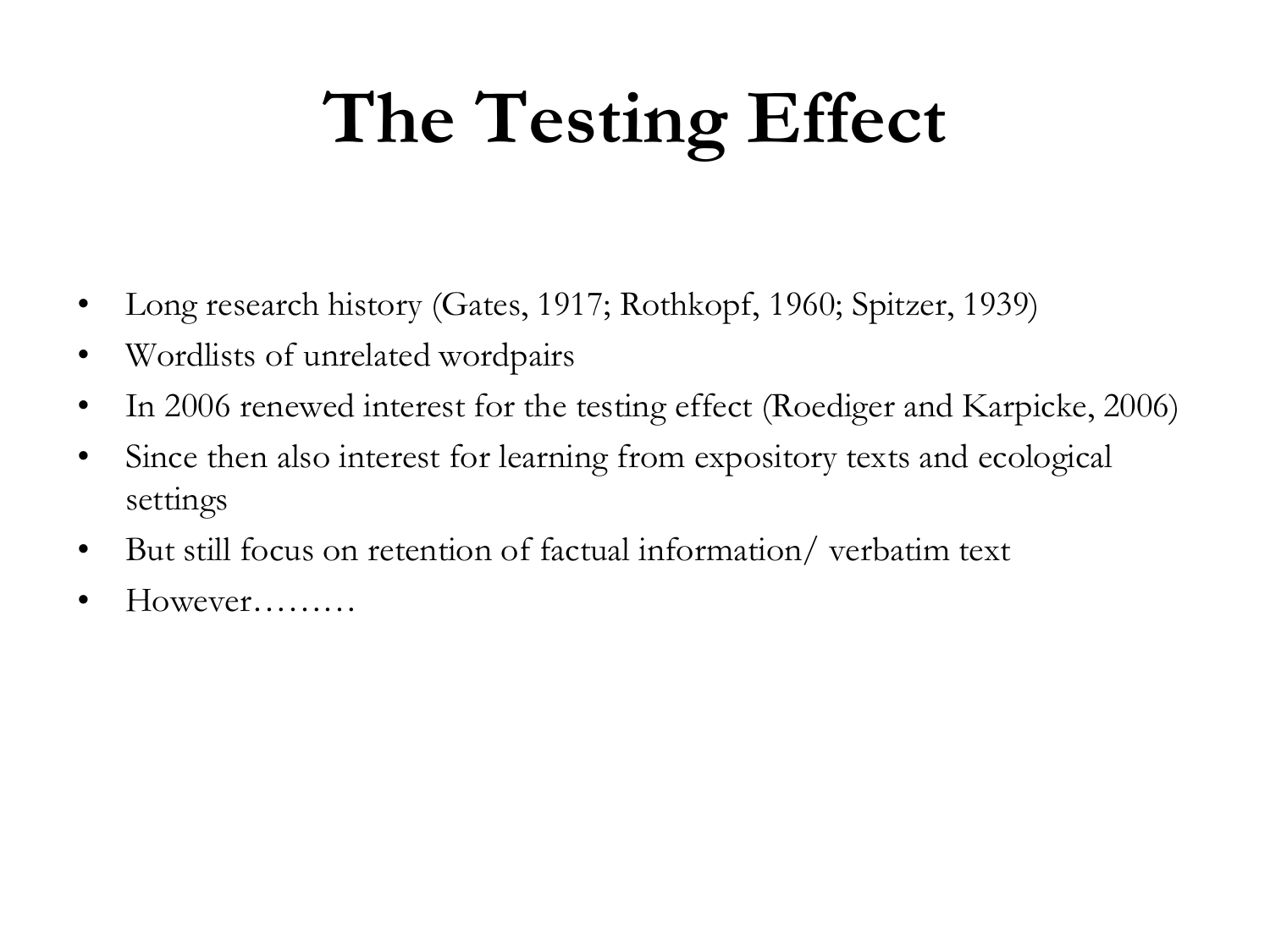

**Bloom et al., 1956**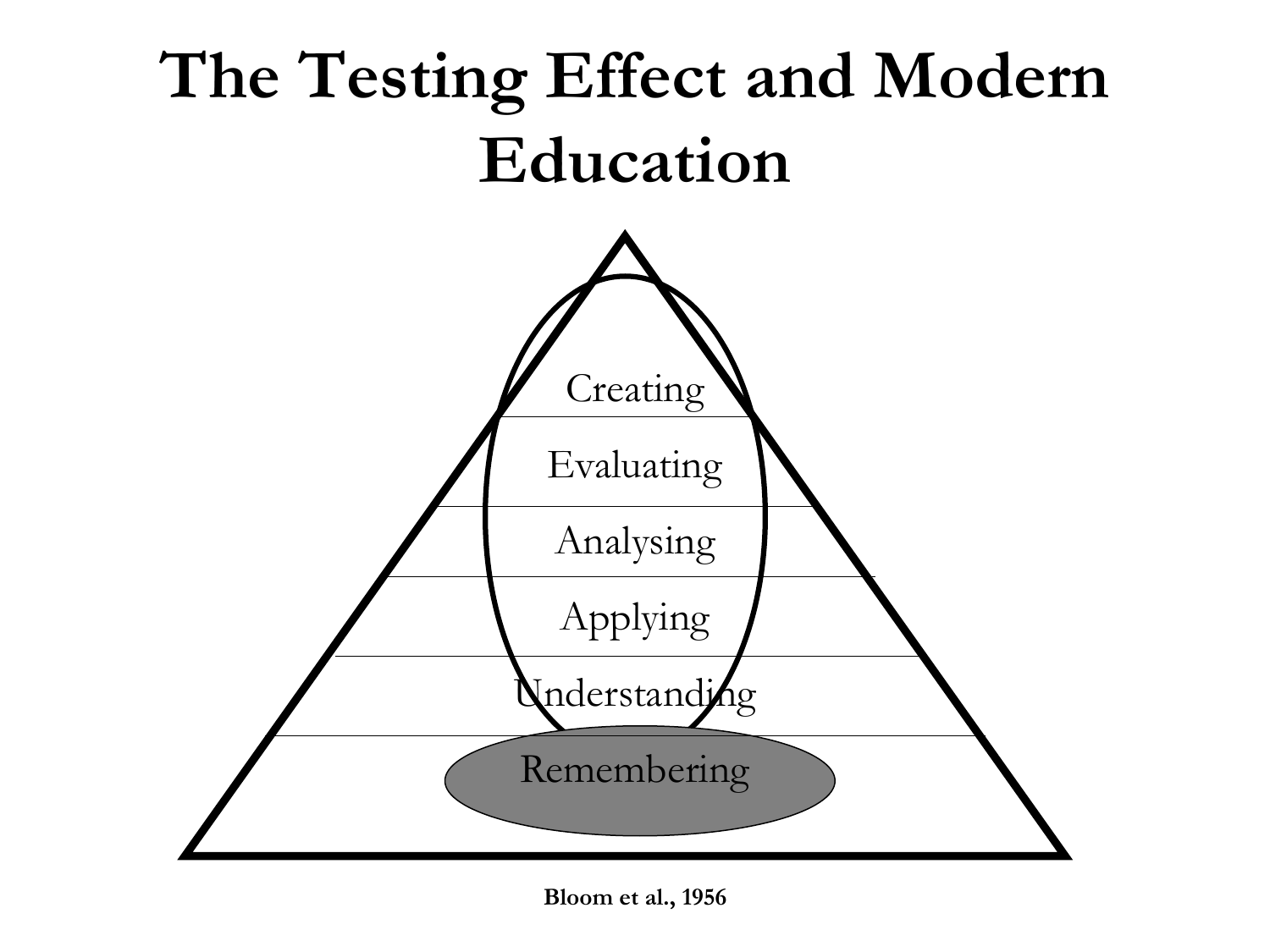### **Research Question**

Can the testing effect be replicated for more higher order learning goals (i.e., understanding/comprehension) using summarization as retrieval activity?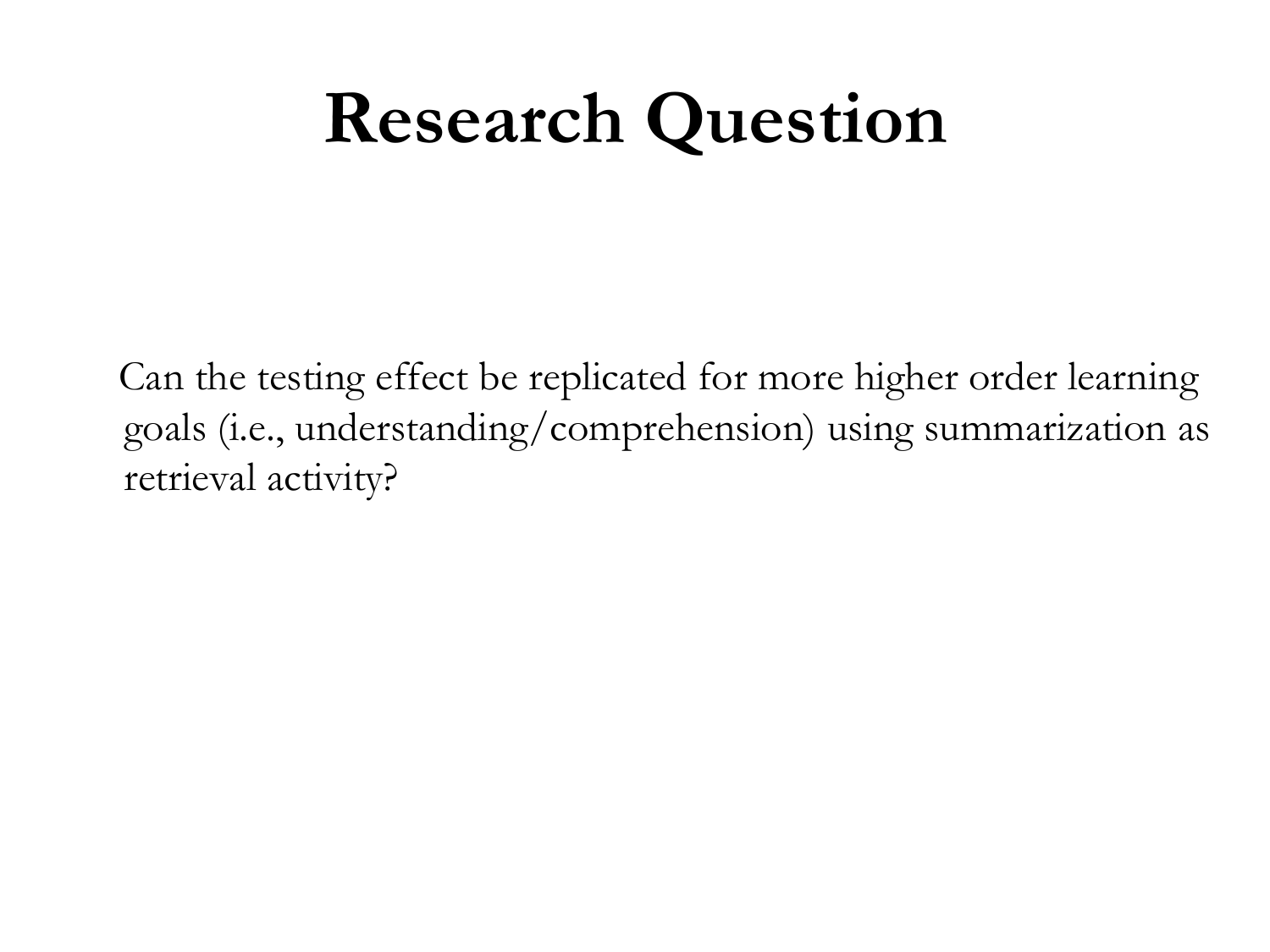## **Method and Procedure**

- 32 fourth-year secondary school students
- Within-subject design
- 2 expository texts  $(\pm 500 \text{ words})$
- General Question test with 10 questions (Andre, 1979)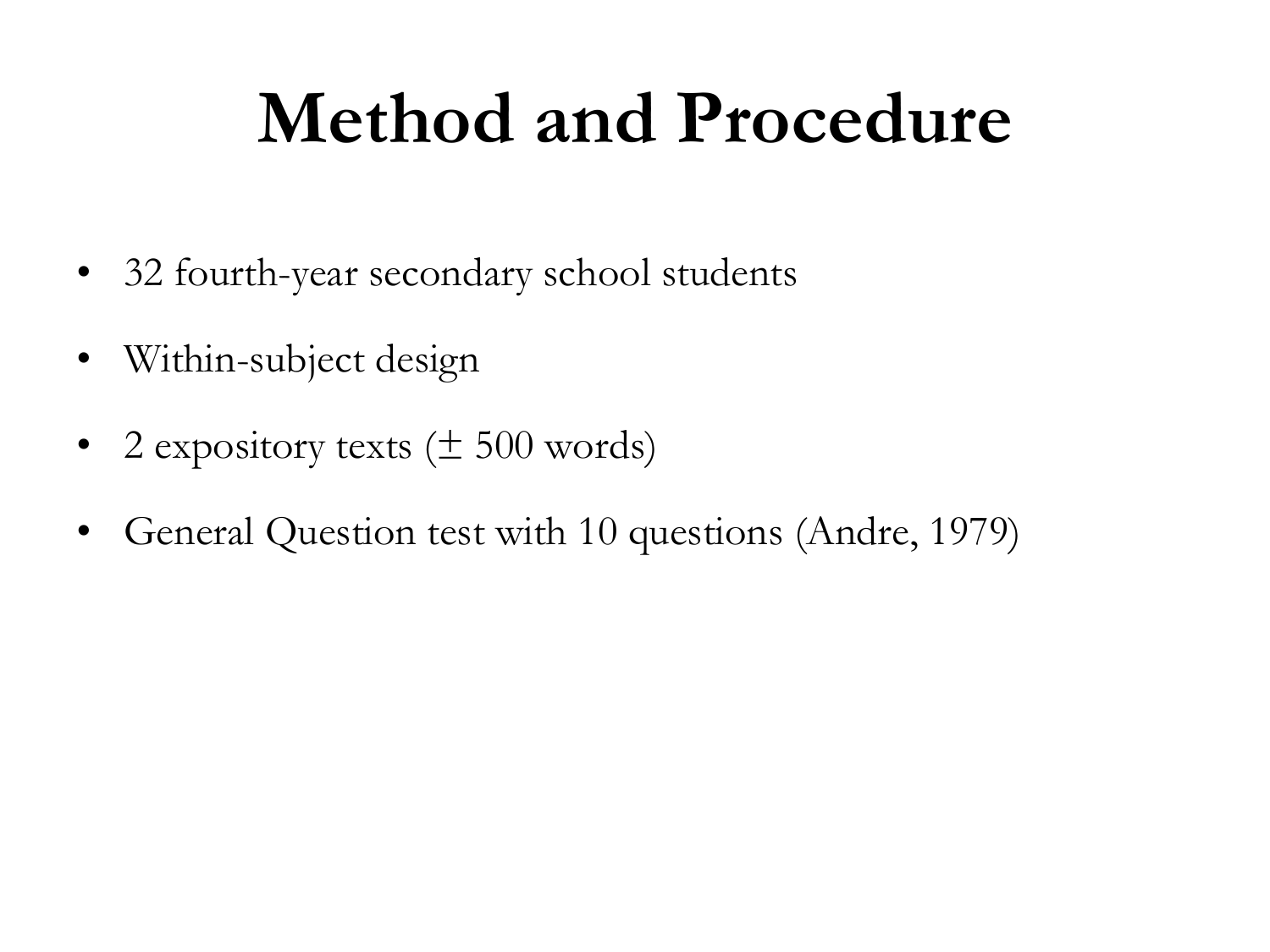### **Method and Procedure**

| <b>Learning Phase</b>                     | <b>Test Phase</b>                                   |
|-------------------------------------------|-----------------------------------------------------|
| • Read text 1 (6 minutes)                 | • General question tests (10 questions; 12 minutes) |
| • Sudoku puzzle                           |                                                     |
| • Re-read or Summarize text 1 (6 minutes) |                                                     |
| • Sudoku                                  |                                                     |
| • Read text 2 (6 minutes)                 |                                                     |
| • Sudoku puzzle                           |                                                     |
| • Re-read or Summarize text 2 (6 minutes) |                                                     |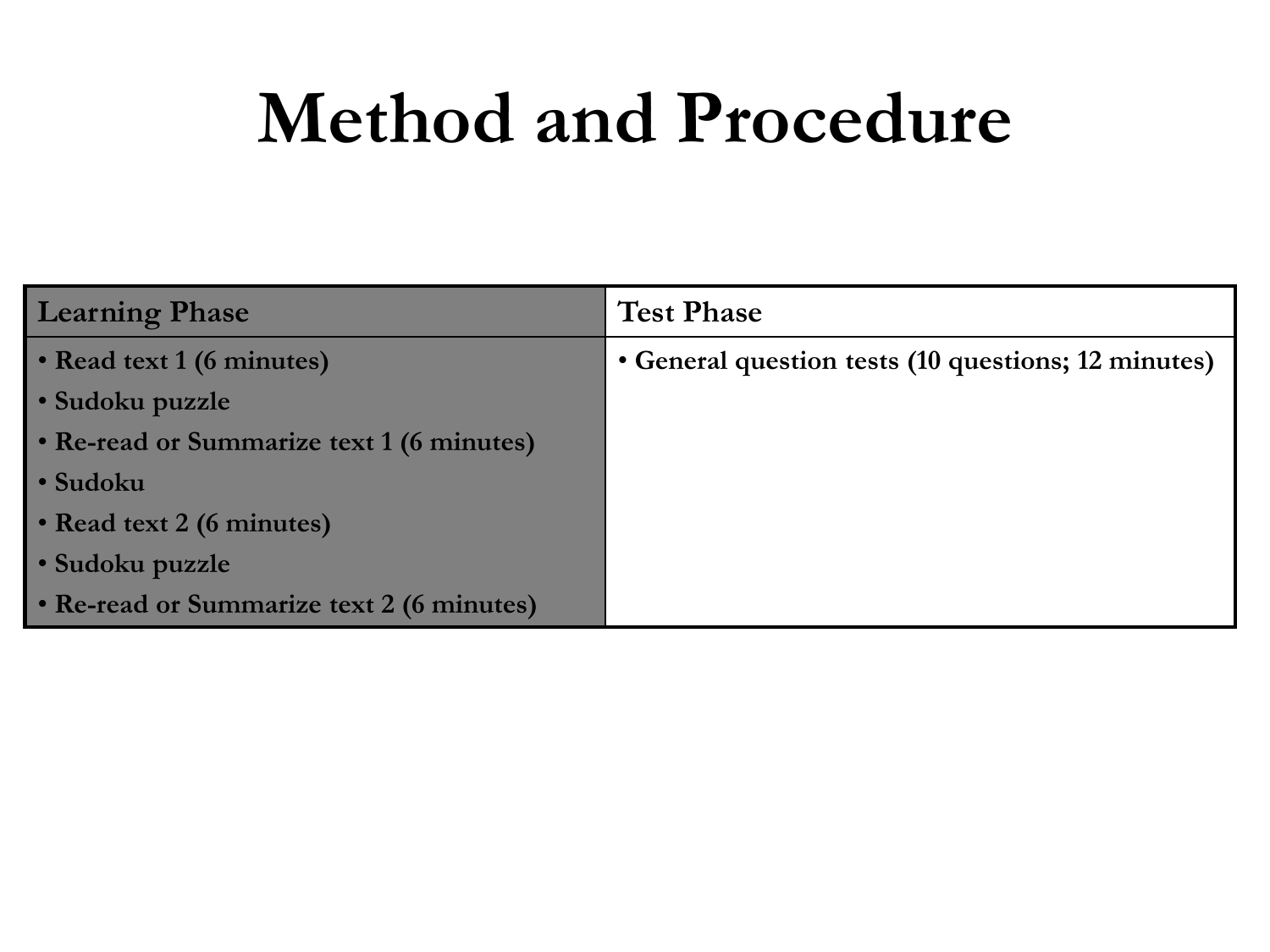# **Examples**

- In order to measure comprehension a general question test was constructed using the categorization of Andre (1979). The questions required participants to combine information from more than one idea unit.
- Question 1: 'Explain how the liver can recover from steatohepatitis'.
- Question 2: 'The author says in the text that people often eat more food than they need. Can you explain why this surplus food is stored and not excreted?'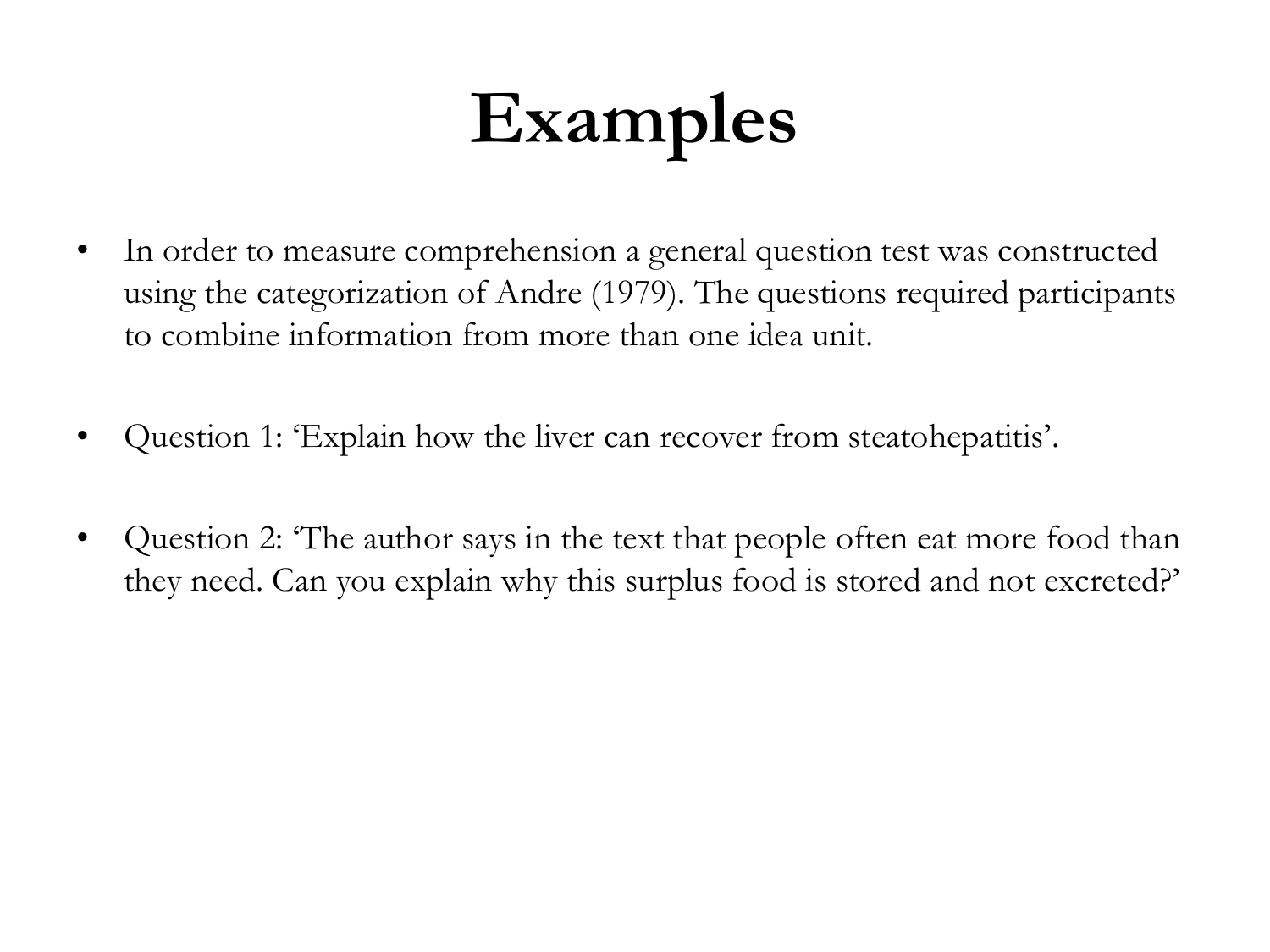# **Scoring**

• Relevant Idea Units

Expert summary; Divided in Idea Units; How much of these Idea Units were included in the students' summaries?

• Post Test Idea Units

All Idea Units of the general questions test; How much of these Idea Units were included in the students' summaries?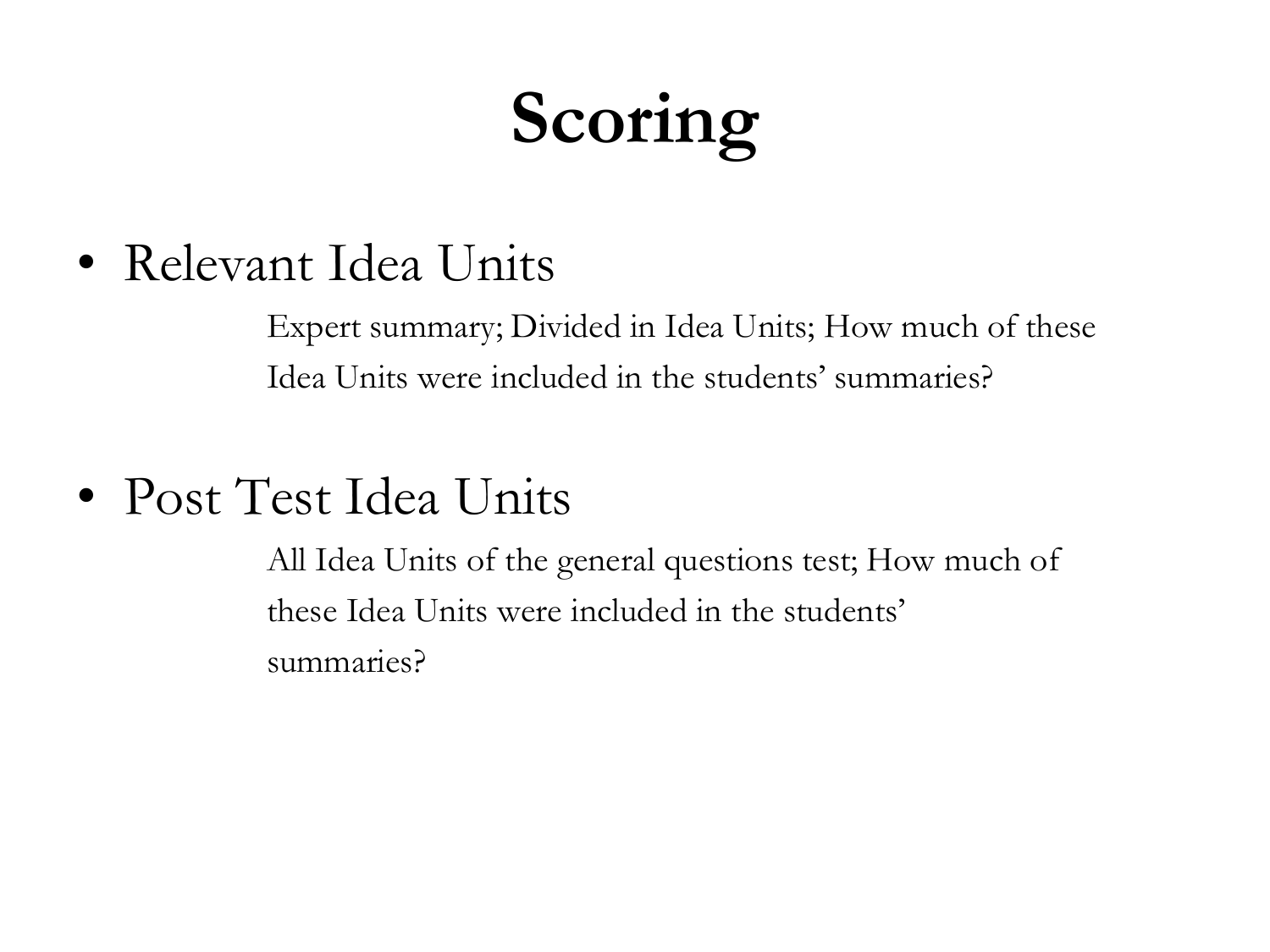# **Results (1)**

**Initial Retrieval**



Figure 1. Mean number of idea units retrieved during summarization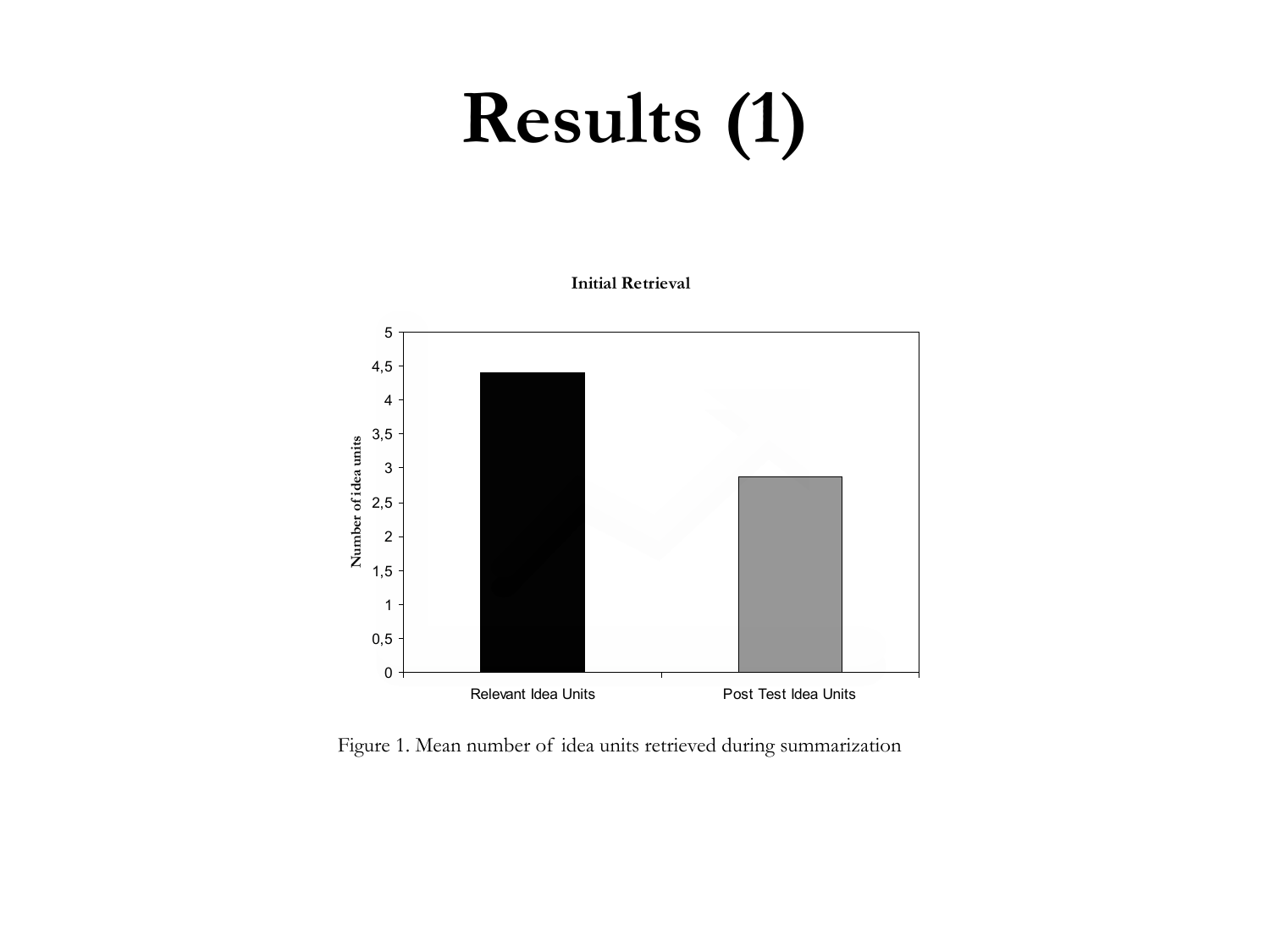# **Results (2)**

**Mean post-test score**



Figure 2. Mean general question test score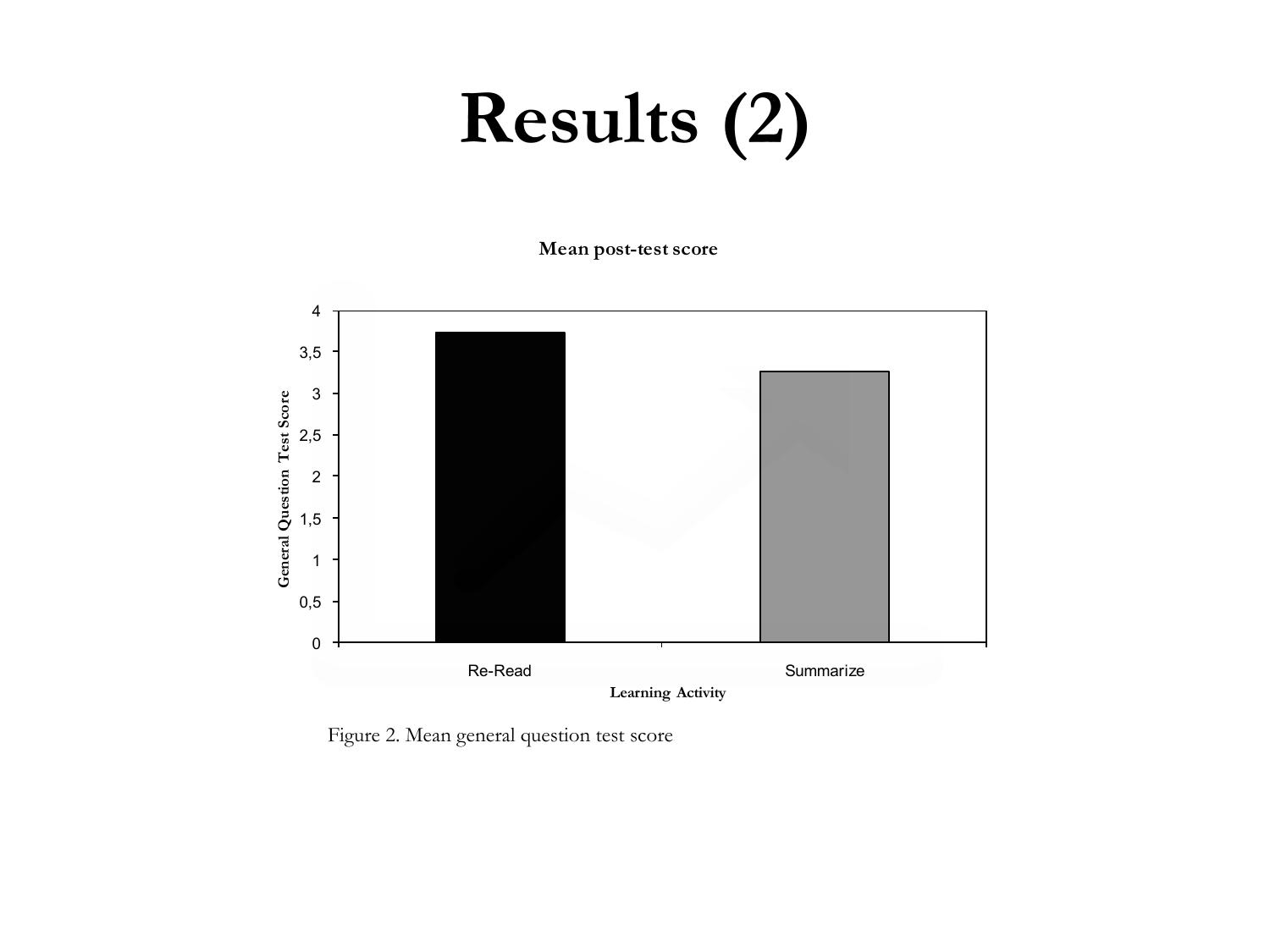## **Discussion**

- The summaries of students were of low quality (verbatim)
- Initial retrieval was low
- Might training help?
- Do students need more time?
- Or is the testing effect not applicable to higher order learning goals?